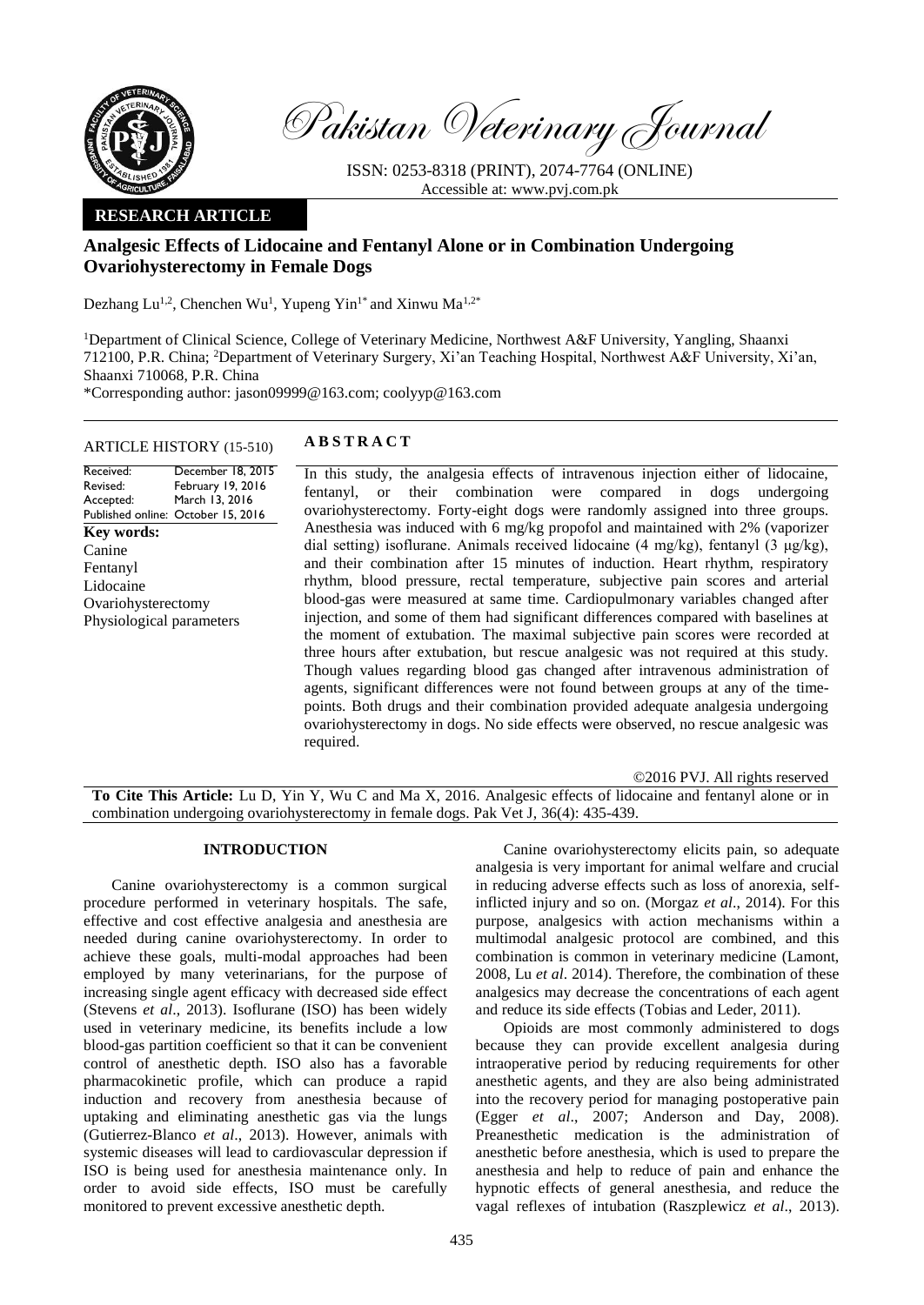Fentanyl is a synthetic μ-opioid receptor agonist which is a short-acting opioid, has been used as analgesic by binding to opioid receptors within the central and peripheral nervous system (Gutierrez-Blanco *et al*., 2015). Local analgesia is another pharmacological option, which can reversibly block the sodium channels of the nerves, prevents noxious stimuli potential propagation along the nerve fiber (Ramsey, 2008). Lidocaine is an amide local anesthetic, which is usually used to provide local anesthesia in veterinary medicine, and can reduce the dosage of opioids required for maintaining analgesia during anesthesia (Zilberstein *et al*., 2008). It also can be used for treating ventricular arrhythmias in dogs (Pariaut *et al*., 2008). Drugs such as fentanyl and lidocaine have been used in an attempt to produce inhalant anestheticsparing effects resulting in less cardiovascular depression and good perioperative analgesia in dogs (Columbano *et al*., 2012). However, there is little of information about the efficacy and analgesia effects produced by these analgesics when administered alone or in combination to dogs undergoing ovariohysterectomy (Gutierrez-Blanco *et al*., 2013), but there are a few postoperative analgesia information about these agents used before surgery.

The objective of this study was to evaluate the analgesia effects of fentanyl, lidocaine and the combination of fentanyl-lidocaine in dogs undergoing ovariohysterectomy. The authors hypothesized that fentanyl, lidocaine and their combination would have better anesthesia and analgesia effect than a control group administered saline in dogs during the surgical manipulation.

### **MATERIALS AND METHODS**

**Animals:** This clinical study protocol was approved by the Institutional Animal Care and Use Committee of Veterinary Medicine at the Northwest A&F University. Forty-eight various breeds intact non-pregnant female dogs were enrolled in a randomized, prospective, blinded clinical study at the Xi'an Teaching hospital of Northwest A&F University for elective ovariohysterectomy. Mean age of dogs was  $1.2 \pm 0.51$  years and mean body weight 12±5.5 kg. Dogs with arrhythmia, obese or other systemic diseases such as diabetes were excluded for this study. Animals had been administrated any anti-inflammatory drugs or analgesic within 15 days before the surgery were also not be used in this study. The dogs were in anestrus and considered to be healthy based on their history, physical examination, routine hematological and plasma biochemical tests prior to the start of the experiment. Food, but not water, was withheld for 12 hours before the study commenced.

**Anesthetic and surgical procedure:** Animals were randomly divided into three groups (n=16 in each group), drugs and fluids were given by a 20 gauge catheter which was aseptically placed into a cephalic vein, and 3 mL/kg/hour saline (0.9%, Harbin Pharmaceutical Group Company Limited, Harbin, China) was administrated throughout anesthesia.

Dogs were induced with 6 mg/kg propofol (1%, Libang Pharmaceutical Factory Co., Ltd, Xi'an, China), appropriately sized cuffed endotracheal tube was performed, and a non-rebreathing system was connected

with these dogs. Anesthesia was maintained with 2% (vaporizer dial setting) isoflurane (2.5%, Jiupai Pharmaceutical Factory Co., Ltd, Shijiazhuang, China), and oxygen flow rates were set at 100 mL/kg/min after intubation and 10 minute later, the oxygen flow was reduced to 50 mL/kg/min. After 15 minutes of induction, animals received 4 mg/kg lidocaine (Cheuk-Fung Pharmaceutical Factory Co., Ltd, Zhengzhou, China) (Group LIDO), or 3 μg/kg fentanyl (Humanwell Pharmaceutical Factory Co., Ltd, Yichang, China ) (Group FENT), or 4 mg/kg lidocaine and 3 μg/kg fentanyl (Group COMB) intravenously (IV), and all of them were given within 3 minutes.

Baseline physiologic parameters included heart rhythm (HR), respiratory rhythm (RR), noninvasive systolic, diastolic, and mean arterial blood pressure (SAP, DAP, and MAP) and rectal temperature (RT) were measured by Datex-OhmedaS/ $5^{T\overline{M}}$  monitor (Datex-Ohmeda Division Instrumentarium Corp, Helsinki, Finland) before and after drugs administration, and recorded every five minutes during the period of anesthesia. Arterial blood samples were also obtained from the femoral artery by 2.5mL heparinized syringes, and immediately analyzed for arterial partial pressure of oxygen  $(PaO<sub>2</sub>)$ , arterial partial pressure of carbon dioxide (PaCO<sub>2</sub>), arterial pH, bicarbonate  $(HCO<sub>3</sub>)$ . Blood-gas measurements were corrected to body temperature (RAPIDLab®248, Siemens Healthcare Diagnostics Inc., Tarrytown, USA). All dogs experienced a standard midline ovariohysterectomy under general anesthesia by the same surgeon. Another clinician, unaware of the premedication used, monitored anesthesia and assessed the pain scores.

Pain assessments: Subjective pain analyses were performed for the assessment of postoperative pain during the surgery. The pain assessment was performed after the measurement of physiological parameters (HR, RR, blood pressure, RT) at the following time points: T1=before induction, T2=shortly after injection of LIDO, FENT Or LIDO and FENT, T3=at the beginning of the skin incision, T4=immediately after celiotomy, T5=surgical manipulation of the ovaries (immediately after clamping of the ovarian pedicle), T6=at the moment of extubation, T7=one hour after extubation, T8=three hours after extubation and T9=six hours after extubation.

Pain scores were assessed by a composite multidimensional pain scale, based on that of Case *et al*. (2011) and Tsai *et al*. (2013) (Table 2), the categories included comfort, activity, appearance, posture, vocalization, and wound touch. Pain was assessed up to 6 h after extubation. An increase of HR or SAP >15% of the previous moment would be indicative of pain, and ETiso should be increase 0.2%. The animals remained under supervision in postoperative period at T7, T8 and T9. If a dog's total subjective pain score≥8, or its sub-score≥3 in any one category, rescue analgesic with 2 mg/kg IM Tramadol (2 mg/kg, Xudong Haipu Pharmaceutical Factory Co., Ltd, Shanghai, China) was administrated and the dog was excluded from further data analysis in the study. Before discharge from the hospital, dogs received tramadol hydrochloride Injection (IM, bid) (2 mg/kg, Xudong Haipu Pharmaceutical Factory Co., Ltd, Shanghai, China) for 3 days after surgery.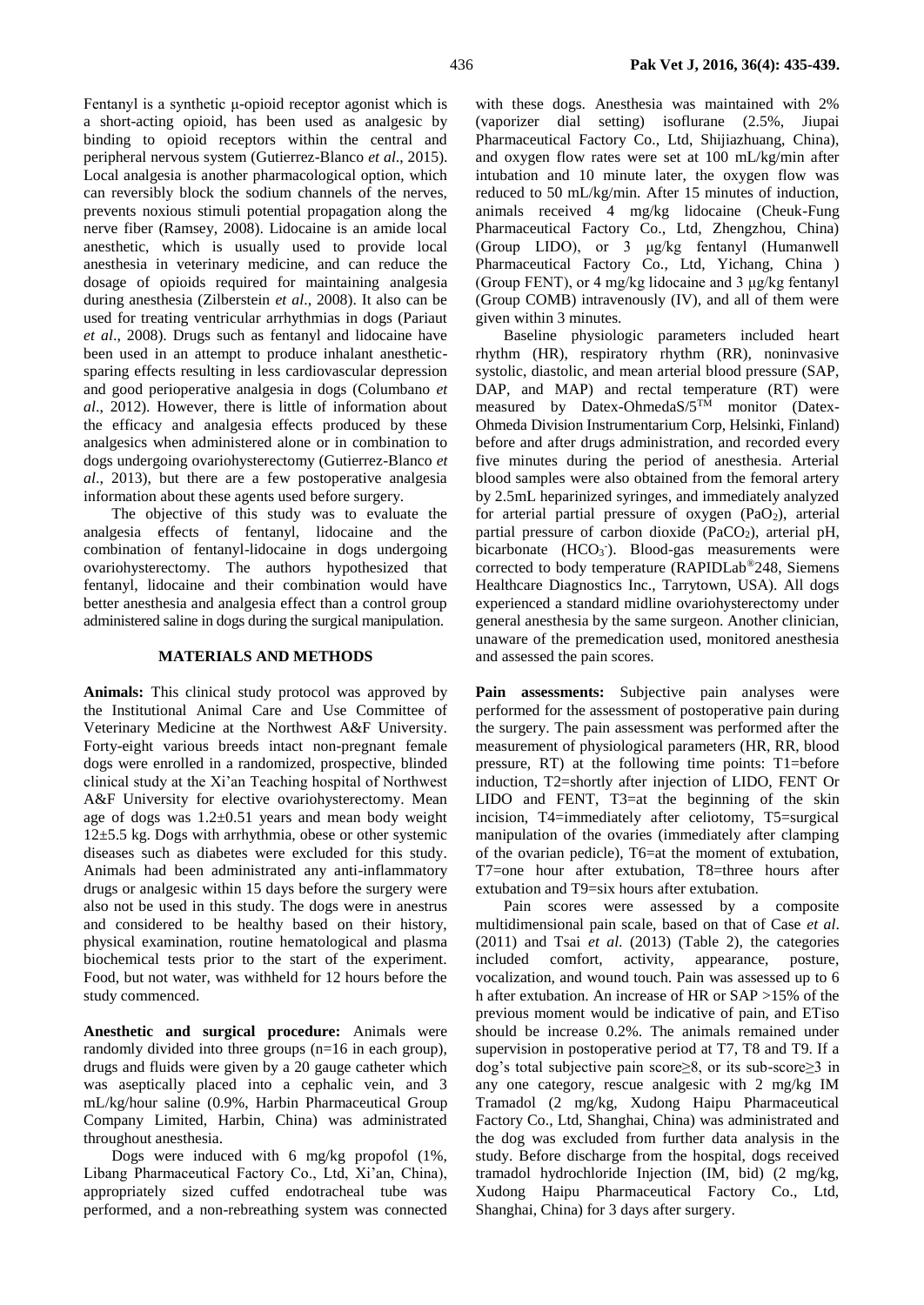**Statistical analysis:** Results were reported, and data summarized as median and range. All statistical analyses were performed using SPSS 16.0 (SPSS- Statistical Product and Service Solutions 16.0, SPSS Incorporation, Chicago, Illinois). The Kruskal-Wallis test was used for analyzing pain scores within a group, and Mann-Whitney test was performed among groups within the time points. Descriptive statistics was used for qualitative variables. Continuous data were analyzed by means of ANOVA. Within each group, Dunnett's test was performed to compare all time points with the baseline. Tukey's test was used for analyzing differences between groups within the time points. Values of P<0.05 were defined significant.

#### **RESULTS**

Surgery was performed, and no complications were observed in all animals. The duration of anesthesia time ranged from 45 to 65 minutes, and the surgery time was 35 to 50 minutes. No significant differences were found among groups for the duration of anesthesia and surgery.

HR was significantly lower at T4 in FENT, and significantly higher at T6 in FENT, LIDO and COMB treatment (Table 1). Changes in respiratory parameters were significantly increased at T6 in FENT, LIDO and COMB when compared to T1 (Table 1). There were very significant reductions in SAP, DAP and MAP at T3 and T4 when compared with T1 in FENT. However, SAP, DAP and MAP were highest at T6 when compared with baseline in all groups. DAP were significantly decreased at T3 in COMB. DAP and MAP was higher at T5 when compared with T1 in LIDO and COMB (Table 1). SAP, DAP and MAP in LIDO group were significantly higher than FENT group at T5. Rectal temperature significantly decreased in all groups from T3 to T7 in all groups (Table 1).

Subjective pain scores had no differences within groups from T1 to T3. FENT group had lower scores compared with other groups at T4 and T5. LIDO, FENT and COMB had no differences within from T6 to T9. Rescue analgesia was no need during this study. The maximal subjective pain scores were observed at T8 in all groups (Figure 1).

Table I: Variables (mean±SD) recorded in isoflurane-anaesthetized dogs undergoing ovariohysterectomy receiving an IV injection of 4 mg/kg lidocaine (LIDO), 3 μg/kg fentanyl (FENT) or 4 mg/kg LIDO and 3 μg/kg FENT (COMB) before the surgery

|            |             | ŤĪ.            | T2             | T3              | T4              | T5                   | T6              | T7               | T8             | T9          |
|------------|-------------|----------------|----------------|-----------------|-----------------|----------------------|-----------------|------------------|----------------|-------------|
| <b>HR</b>  | <b>LIDO</b> | 113±10         | 110±8          | $103 \pm 10$    | 105±7           | 123±12               | $135 \pm 18^*$  | 114±15           | 15±9           | 117±11      |
|            | <b>FENT</b> | 115±10         | 103±7          | 95±11           | $93 \pm 15*$    | 110±10               | 130±11*         | 110±10           | 112±12         | 115±16      |
|            | <b>COMB</b> | 118±12         | $107 \pm 11$   | $98+7$          | 96±12           | 120±15               | 138±12*         | 120±17           | 123±15         | 119±12      |
| <b>RR</b>  | <b>LIDO</b> | 28±5           | $34\pm8$       | 22±5            | $28\pm8$        | 39±6                 | $42 + 9*$       | 23±7             | 26±6           | 25±7        |
|            | <b>FENT</b> | 25±6           | 29±4           | 17±4            | $22 + 7$        | $32\pm8$             | $38 \pm 10^*$   | $24\pm8$         | 26±4           | 28±9        |
|            | <b>COMB</b> | 27±5           | 33±9           | $26 + 5$        | 32±7            | $37+7$               | $40 + 9*$       | 27±5             | 28±7           | 26±6        |
| <b>SAP</b> | <b>LIDO</b> | 117±9          | 110±10         | 101±13          | 104±15          | $133 \pm 17^{\circ}$ | $150±18*$       | 110±11           | 113±15         | 112±12      |
|            | <b>FENT</b> | 115±8          | $98\pm8$       | $85 \pm 10*$    | $90+8*$         | $108+9b$             | $138 \pm 15*$   | $108 \pm 15$     | 111±12         | 113±11      |
|            | <b>COMB</b> | $113+7$        | $102+9$        | 94±9            | 98±10           | $128 \pm 14^{ab}$    | 144±11*         | 120±9            | l 16±17        | 115±15      |
| <b>DAP</b> | <b>LIDO</b> | 78±7           | 70±6           | $63\pm8$        | $66 + 9$        | $97 \pm 11^{*a}$     | 118±10*         | 70 <sub>±8</sub> | $72+9$         | 70±9        |
|            | <b>FENT</b> | 75±8           | $65 + 7$       | $52 + 8*$       | 54±10*          | $78\pm10^{6}$        | $106 \pm 16*$   | 68±9             | 70±10          | $68 + 8$    |
|            | <b>COMB</b> | 77±7           | $68\pm8$       | $60+7*$         | $63\pm8$        | $93+10^{*ab}$        | 110±9*          | 72±11            | 75±10          | $73 \pm 11$ |
| <b>MAP</b> | LIDO        | $88 + 7$       | 85±7           | 77±10           | 80±12           | $110±13**$           | $126 \pm 12*$   | 85±9             | 87±10          | 85±12       |
|            | <b>FENT</b> | $86\pm8$       | $77 + 6$       | $65 + 9*$       | $67 \pm 10*$    | $86 \pm 9^b$         | $115±16*$       | 81±8             | 85±9           | 82±11       |
|            | <b>COMB</b> | 85±7           | $80\pm8$       | 72±10           | $78 \pm 11$     | $105 \pm 11^{*ab}$   | $122 \pm 11*$   | 87±10            | 89±11          | 86±9        |
| RT.        | <b>LIDO</b> | $38.8 \pm 0.2$ | $38.5 \pm 0.1$ | $38.2 \pm 0.2*$ | $37.9 \pm 0.2*$ | 37.0±0.1*            | $36.5 \pm 0.1*$ | $37.2 \pm 0.2*$  | $38.7 \pm 0.2$ | 38.9±0.2    |
|            | <b>FENT</b> | $39.0 \pm 0.1$ | $38.6 \pm 0.4$ | $38.0 \pm 0.3*$ | $37.7 \pm 0.2*$ | $36.6 \pm 0.2*$      | $36.2 \pm 0.1*$ | $37.1 \pm 0.1*$  | $38.8 \pm 0.3$ | 39.1±0.1    |
|            | <b>COMB</b> | $38.7 \pm 0.1$ | $38.4 \pm 0.3$ | $38.1 \pm 0.1*$ | $37.6 \pm 0.1*$ | $36.8 \pm 0.3*$      | $36.3 \pm 0.1*$ | $37.2 \pm 0.3*$  | $38.8 \pm 0.1$ | 38.9±0.2    |

\*Significantly different from baseline values (P<0.05). Different superscripts (a, b) significantly different among groups (P<0.05).

**Table 2:** Subjective pain score system (based on Case *et al*., 2011; Tsai *et al.*, 2013)

| Observation           | Score | Criteria                                                                                |  |  |  |
|-----------------------|-------|-----------------------------------------------------------------------------------------|--|--|--|
| Comfort               |       | Awake or asleep, interested in surroundings                                             |  |  |  |
|                       |       | Mild agitated or dissociated of its environment, uninterested in surroundings           |  |  |  |
|                       |       | Moderate agitated or depressed                                                          |  |  |  |
|                       |       | Uncomfortable, extremely agitated and restless, it lies down and stands up continuously |  |  |  |
| Activity              |       | Resting or asleep                                                                       |  |  |  |
|                       |       | Awake                                                                                   |  |  |  |
|                       |       | Restless (pacing continuously; getting up and down)                                     |  |  |  |
|                       |       | Rolling or thrashing                                                                    |  |  |  |
| Appearance            |       | Submissive                                                                              |  |  |  |
|                       |       | Overtly friendly                                                                        |  |  |  |
|                       |       | Wary                                                                                    |  |  |  |
|                       |       | Aggressive                                                                              |  |  |  |
| Posture               |       | Sleeping or calm                                                                        |  |  |  |
|                       |       | Sternal or sitting up                                                                   |  |  |  |
|                       |       | Standing up with head hanging                                                           |  |  |  |
|                       |       | Guarded posture and attempt to find a comfortable position                              |  |  |  |
| Vocalization          |       | Quite                                                                                   |  |  |  |
|                       |       | Vocalizing but responds to quite voice and stroking                                     |  |  |  |
|                       |       | Intermittent vocalization                                                               |  |  |  |
|                       |       | Continuous vocalization                                                                 |  |  |  |
| Response to palpation |       | Normal, allows palpation of surgical site                                               |  |  |  |
|                       |       | Allows but then moves away, tenses or looks when surgical area touched                  |  |  |  |
|                       |       | Increased whining or painful expression when surgical area touched                      |  |  |  |
|                       |       | Will not allow general surgical area to be touched                                      |  |  |  |

Pain score was calculated as the sum of scores for the 6 individual categories; possible scores ranged from 0 to 18.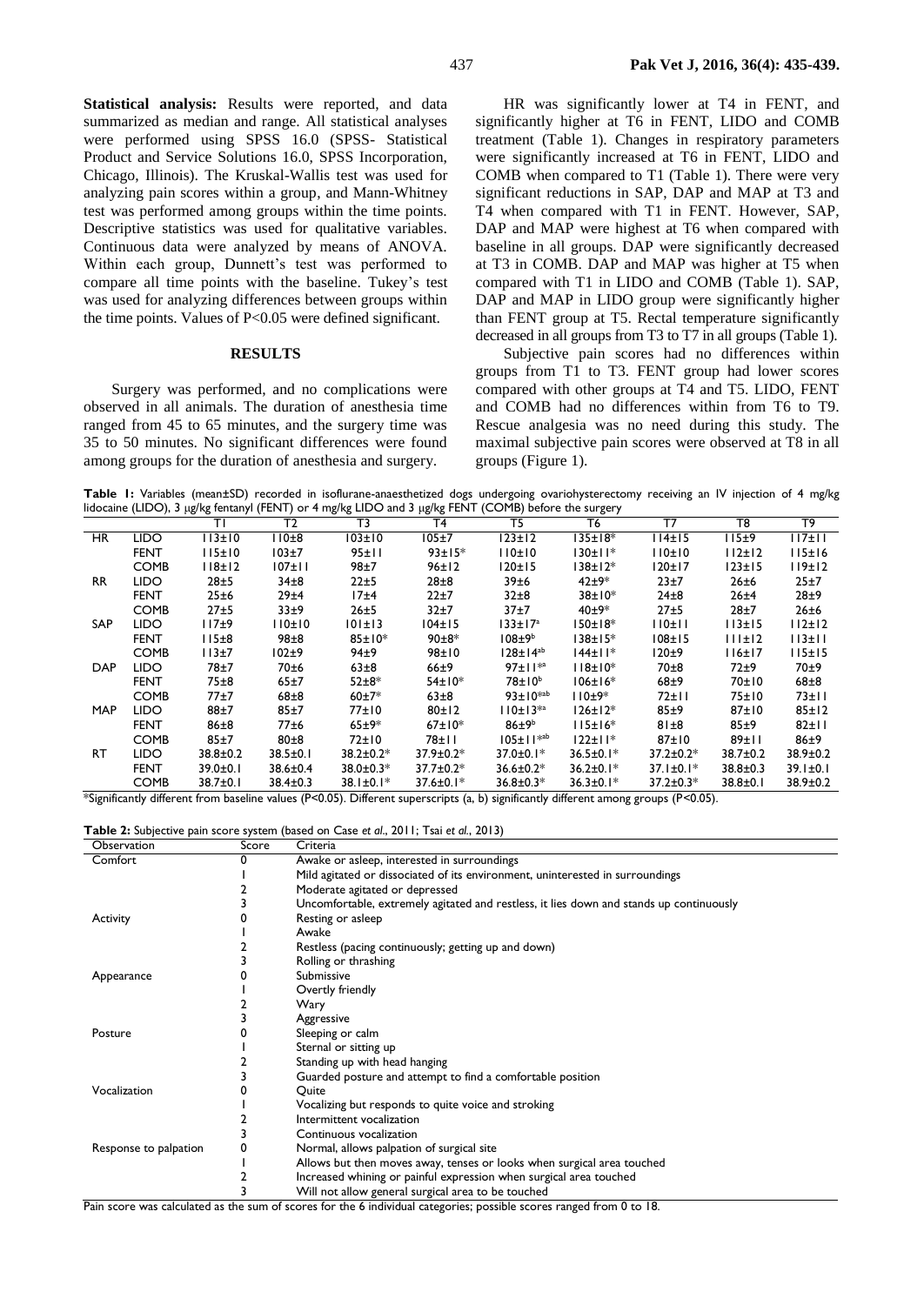**Table 3:** Arterial blood variables (mean±SD) recorded in dogs undergoing ovariohysterectomy receiving an IV injection of 4 mg/kg lidocaine (LIDO), 3 μg/kg fentanyl (FENT) or 4 mg/kg LIDO and 3 μg/kg FENT (COMB) before the surgery

| - 10 ° 0 ° -<br>ີດໍ່ດ<br>ro o<br>o <sup>-.</sup>                                                                                     |             |                 |                    |                    |                    |                           |                    |                  |                  |                 |
|--------------------------------------------------------------------------------------------------------------------------------------|-------------|-----------------|--------------------|--------------------|--------------------|---------------------------|--------------------|------------------|------------------|-----------------|
|                                                                                                                                      |             |                 | Т2                 | Т3                 | T4                 | T5                        | T6                 | т7               | T8               | T9              |
| рH                                                                                                                                   | LIDO        | $7.34 \pm 0.03$ | $7.33 \pm 0.04$    | $7.31 \pm 0.03$    | $7.32 \pm 0.07$    | 7.40±0.05                 | $7.26 \pm 0.06$    | 7.29±0.07        | $7.33 \pm 0.07$  | $7.35 \pm 0.05$ |
|                                                                                                                                      | <b>FENT</b> | $7.34 \pm 0.02$ | $7.32 \pm 0.06$    | $7.29 \pm 0.05$    | $7.30 \pm 0.08$    | $7.35 \pm 0.02$           | $7.25 \pm 0.03$    | $7.26 \pm 0.05$  | $7.32 \pm 0.05$  | $7.36 \pm 0.08$ |
|                                                                                                                                      | <b>COMB</b> | $7.33 \pm 0.04$ | $7.31 \pm 0.07$    | $7.29 \pm 0.05$    | $7.30 \pm 0.05$    | $7.34 \pm 0.06$           | $7.23 \pm 0.07$    | $7.28 \pm 0.07$  | $7.30 \pm 0.06$  | $7.36 \pm 0.06$ |
| PaO <sub>2</sub>                                                                                                                     | LIDO        | $98.3 \pm 4.5$  | 439.5±84.8*        | $408.8 \pm 72.8^*$ | $423.8 \pm 75.8^*$ | 563.3±87.8 <sup>**</sup>  | $336.2 \pm 76.5^*$ | $116.3 \pm 13.5$ | $101.3 \pm 11.2$ | $96.8 \pm 5.4$  |
| (mmHg)                                                                                                                               | <b>FENT</b> | $96.8 \pm 6.8$  | $403.5 \pm 93.7^*$ | $378.8 \pm 77.3*$  | $390.8 \pm 71.3*$  | $450.8 + 63.8^{*ab}$      | $305.3 \pm 93.8^*$ | $107.3 + 9.1$    | $94.5 \pm 9.8$   | $95.3 \pm 6.1$  |
|                                                                                                                                      | <b>COMB</b> | $99.8 \pm 3.8$  | $425.3 \pm 75.8^*$ | $394.5 \pm 71.3*$  | 409.5±92.3*        | 550.5±102.1 <sup>**</sup> | 328.5±90.3*        | $111.3 \pm 12.7$ | $102.2 \pm 11.3$ | $98.3 \pm 6.7$  |
| PaCO <sub>2</sub>                                                                                                                    | LIDO        | $38.6 \pm 4.5$  | $36.8 + 4.2$       | $39.7 \pm 3.8$     | $36.7 \pm 4.5$     | $36.1 \pm 3.8$            | $43.5 \pm 4.3$     | $40.5 \pm 2.3$   | $39.4 \pm 3.6$   | $37.5 + 4.1$    |
| (mmHg)                                                                                                                               | <b>FENT</b> | $38.3 \pm 3.8$  | $33.7 \pm 6.1$     | $39.2 + 4.5$       | $36.2 \pm 5.3$     | $35.2 \pm 6.1$            | $42.1 \pm 3.7$     | $39.8 + 4.2$     | $39.2 \pm 3.9$   | $37.7 \pm 3.9$  |
|                                                                                                                                      | <b>COMB</b> | $38.4 \pm 3.7$  | $36.7 \pm 6.3$     | $39.1 \pm 3.3$     | $37.5 + 4.4$       | $37.5 \pm 3.9$            | $44.3 \pm 3.8$     | $41.3 \pm 1.9$   | $40.5 \pm 2.7$   | $37.2 + 4.7$    |
| HCO <sub>3</sub>                                                                                                                     | LIDO        | $22.3 \pm 2.1$  | $20.1 \pm 2.3$     | $22.7 \pm 2.5$     | $21.5 \pm 2.1$     | $20.7 \pm 2.1$            | $25.1 \pm 2.4$     | $23.1 \pm 2.2$   | $22.8 \pm 2.6$   | $21.9 \pm 2.2$  |
| (mmol/L)                                                                                                                             | FENT        | $22.4 \pm 1.9$  | $19.7 \pm 2.4$     | $22.6 \pm 2.3$     | $21.0 \pm 1.9$     | $19.5 \pm 2.7$            | $24.3 \pm 2.3$     | $22.7 \pm 2.6$   | $22.5 \pm 2.1$   | $21.3 \pm 1.9$  |
|                                                                                                                                      | <b>COMB</b> | $22.7 \pm 2.5$  | $20.5 \pm 2.3$     | $22.9 \pm 2.6$     | $22.3 \pm 2.3$     | $20.1 \pm 2.6$            | $25.7 \pm 2.8$     | $23.5 \pm 1.9$   | $23.1 \pm 1.9$   | $22.1 \pm 2.3$  |
| *Significantly different from baseline values (P<0.05). Different superscripts (a, b) significantly different among groups (P<0.05). |             |                 |                    |                    |                    |                           |                    |                  |                  |                 |



**Fig. 1:** Pain scores according to subjective pain score system after IV injection of 4 mg/kg lidocaine (LIDO), 3 μg/kg fentanyl (FENT) or 4 mg/kg LIDO and 3 μg/kg FENT (COMB) before the surgery. Results are expressed as mean±SD n=16 for each group. Compared within the different groups at the same time-point, \*P<0.05.

pH, PaCO<sub>2</sub>, PaO<sub>2</sub> and HCO<sub>3</sub><sup>-</sup> were not significantly different within groups at Baseline. Some obvious differences were found from T2 to T6 compared with baselines, and FENT were insignificant lower than LIDO at T5 in PaO<sub>2</sub> (Table 3).

#### **DISCUSSION**

Ovariohysterectomy is one of the most common surgeries in female dogs, and it usually leads to inflammation and tissue trauma, which can cause pain (Lemke *et al*., 2002). The adequate analgesia at postoperative period in dogs undergoing ovariohysterectomy is very important for animal welfare and improves postoperative recovery, and also can avoid adverse effects such as anorexia, self-inflicted injury or behavioral alterations. So ovariohysterectomy is a good clinical model in the study of preoperative analgesics (Tsai *et al*., 2013).

Acevedo-Arcique *et al*. (2014) had reported that constant rate infusion LIDO didn't cause clinically significant changes in HR and blood pressure in dogs which were anaesthetized with isoflurane. Regarding the effects on HR, our recorded data showed that FENT was lower compared with other groups throughout the study. Fentanyl as a short-acting opioid may cause bradycardia by increasing vagal tone (Steagall *et al*., 2006). In this case, a steady decline of HR were demonstrated in FENT group, and had a significant different with baseline at T4.

In this study, we evaluate the effect of LIDO, FENT and COMB on respiratory system by monitoring RR. Fentanyl is a potent μ-opioid receptor agonist that was discovered to identify an improved dogs' analgesic over morphine during ovariohysterectomy (Aguado *et al*., 2011), and its major adverse effect is respiratory

depression because it has a direct effect on central nerves system respiratory centers, leading to depression of the respiratory system (Steagall *et al*., 2006). Respiratory depression may be occurred when LIDO was given by intravenous infusion (MacDougall *et al*., 2009). Our results showed that RR in all treatments were not changed significantly compared with baseline from T2 to T5 may be due to surgery handling, but significantly increased at T6 because of exclude stress. However, the changes in RR remained within clinically acceptable limits in all treatments.

In the present study, we observed significant declines in SAP, DAP and MAP at T3 and T4 in FENT group. Blood pressure increased at T5 could be expected as an evidence of pain from painful stimulus caused by clamping of the ovarian pedicle due to limited analgesic effect of LIDO at this time. Current research had indicated that concurrent administration of fentanyl and isoflurane in dogs resulted in a significant decrease in blood pressure (Keating *et al*., 2013). And a significant increase of blood pressure in all groups was observed when the tubes were extubated at T6. It is possible that blood pressure is a more sensitive indicator of the noxious stimuli following the surgery than HR, so the higher SAP, DAP and MAP in LIDO and COMB groups compared with FENT group can be explained by the lower blood pressure at T5.

Concerning the RT, these values significantly decreased in all groups from T3, and remain low until T7. This is justified by the losing of thermoregulatory control by isoflurane which causes a depression of the CNS. Further, the fact of the decrease in RT may be due to the muscle relaxation and decrease in metabolic rate.

The results suggest that LIDO and FENT may provide equivalent post-operative analgesic effects in dogs after ovariohysterectomy in this study. Several postoperative pain score systems had been developed for dogs to provide a systemic procedure to determine whether additional pain management is necessary (Devitt *et al*., 2005). Therefore, a modified composite multidimensional pain scale was used in this study to assess subjective pain scores. Lidocaine can block sodium channel that produces local analgesia by inhibition of excitability of the cell (Brinkrolf and Hahnenkamp, 2014). Fentanyl commonly used as intraoperative analgesics since they induced profound analgesia. There are a lot of clinical reports in dogs which indicated LIDO and FEND residual analgesic effects in the postoperative period after administration during ovariohysterectomy (Morgaz *et al*., 2008; Tsai *et al*., 2013).